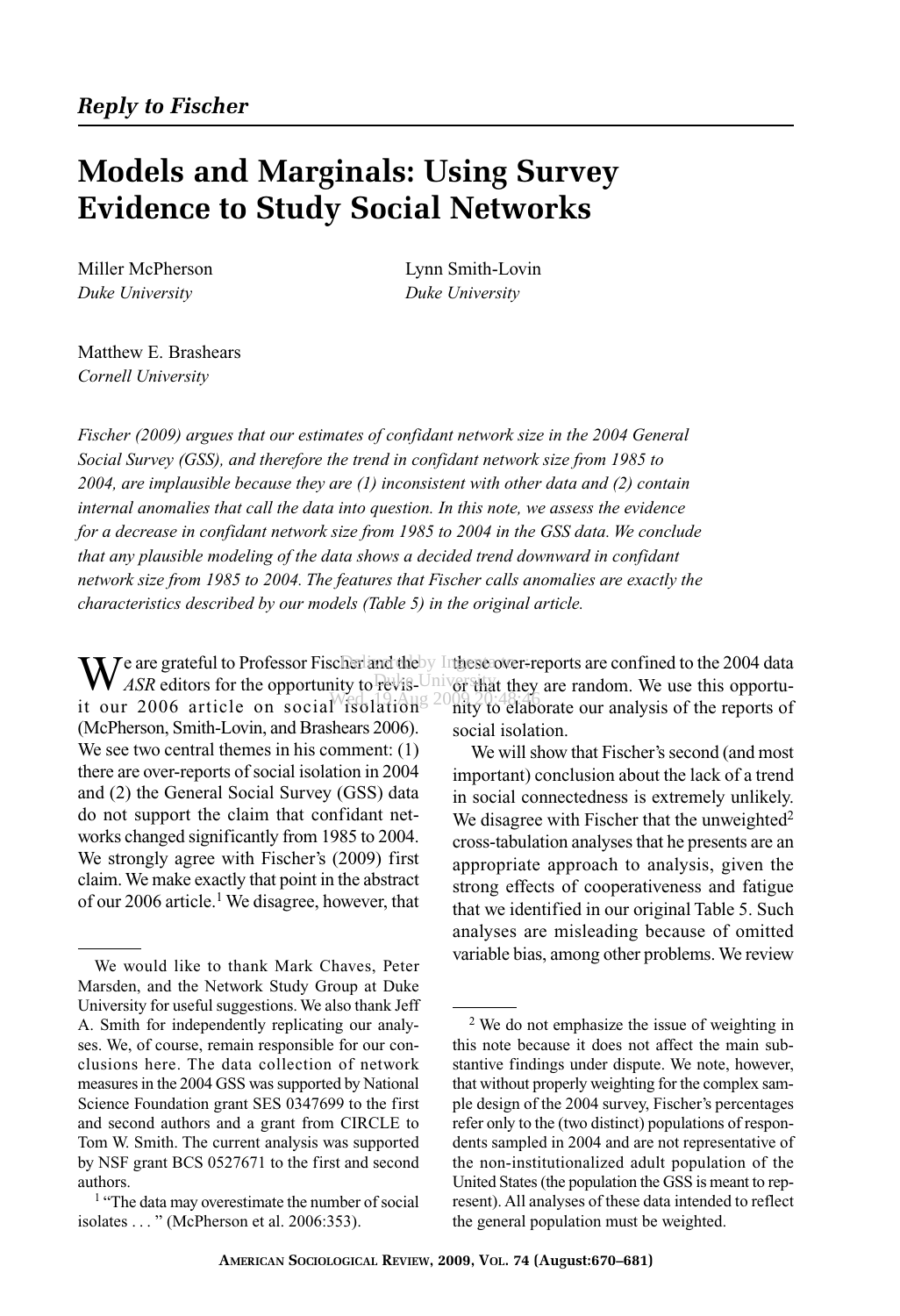his findings to highlight these problems. We dispute his statement that the GSS trend data are inconsistent with other estimates and that no plausible social change could have produced a strong trend in networks. We conclude with thoughts about the perils of public sociology and the value of public data.

#### **HISTORY AND THEORY**

We began reviewing the 2004 data as soon as they were collected, because we initiated the NSF grant that supported the replication of the 1985 GSS network module. We immediately contacted the GSS to tell them there were too many reports of zero confidants in "Numgiven," the variable that codes the number of confidants in the 2004 data. Although we now know there were 41 miscoded cases (McPherson, Smith-Lovin, and Brashears 2008a), they found no problem at the time.

We modeled the over-reporting of zeros in the original article by controlling for artifacts of uncooperativeness and fatigue (see McPherson et al. 2006: Table 5). Because Fischer concentrates on social isolation—the reports of zero confidants we use this opportunity to focus on the process through which zeros in particular might be overreported in the data. We believe that there is actually a mixture of two processes in the data: a Poisson process of acquisition and loss of confidants as described below, and a binary mechanism (zero-inflation) that affects whether a respondent is coded into the zero category as a result of some independent process (e.g., respondent fatigue, interviewer effects, technical glitches in transcription, lack of rapport with the interviewer, or some substantive mechanism). We model these two processes explicitly with a zero-inflated Poisson analysis.<sup>3</sup>

How did we know immediately that there were too many zeros in Numgiven, and why do we now use an inflated Poisson model to model the data? Underlying any cross-sectional data like the GSS is a dynamic process, for which the cross-sectional measure is a snapshot at a single point in time. For the Numgiven variable, this process consists of discrete counts, which can be captured with a simple stochastic model. A person's confidants come from the very large number of poten-

tial partners in society, but one loses confidants from the relatively small set currently possessed. Under these conditions, the cross-sectional distribution of confidants will follow the Poisson distribution,<sup>4</sup> with cross-sectional mean equal to the ratio of the rate of gain to the rate of loss of confidants (for a derivation of this result, see McPherson 1981, forthcoming). When the rates of gain and loss depend on the social positions of the actors involved, we model this process as heterogeneous Poisson, which allows us to take the sources of variability in those rates into account.

No simple Poisson process will generate the number of reported social isolates in the 2004 data, given the shape of the rest of the distribution, so we knew that the 2004 Numgiven zeros were inflated. In the course of reinterviewing some of the 2004 respondents, we discovered more evidence strongly suggesting there were misreported zeros for Numgiven. An intensive search by NORC discovered the 41 miscoded cases shortly after we reported this fact to the GSS.

# *FISCHER'S CORE CLAIM: NO TREND IN* **RE** processly InSOCIAL **CONNECTEDNESS**

Wed, 19 Aug 20The GSS data, even under the most conservative assumption that *all* of the zeros in excess of the Poisson process are artifactual, are inconsistent with Fischer's core claim that there was no change in confidant networks from 1985 to 2004. The zero-inflated Poisson analysis in Table 1 shows the effects of our independent variables on both the heterogeneous Poisson model and the binary process of zero-inflation.5 The zero-inflated model assumes there are two possible reasons for an observation to have a value of zero: (1) a Poisson count process, in

<sup>&</sup>lt;sup>3</sup> The zero-inflated Poisson model is available under the zeromodel option in SAS, zip in STATA, and zeroinfl() in R.

<sup>4</sup> Readers familiar with the literature should note that this derivation of the cross-sectional distribution of Numgiven is very different from the standard Erdos-Renyi null model; we explicitly model the gain and loss of network ties as a stochastic process, while the Erdos-Renyi approach randomly assigns network ties in a static network.

<sup>5</sup> Our 2006 article used the negative binomial model, which adds an additional parameter for heterogeneity for the original analyses because of overdispersion in Numgiven. Analyses of the nowcorrected data set show that the Poisson is the preferred model after the explanatory variables are taken into account.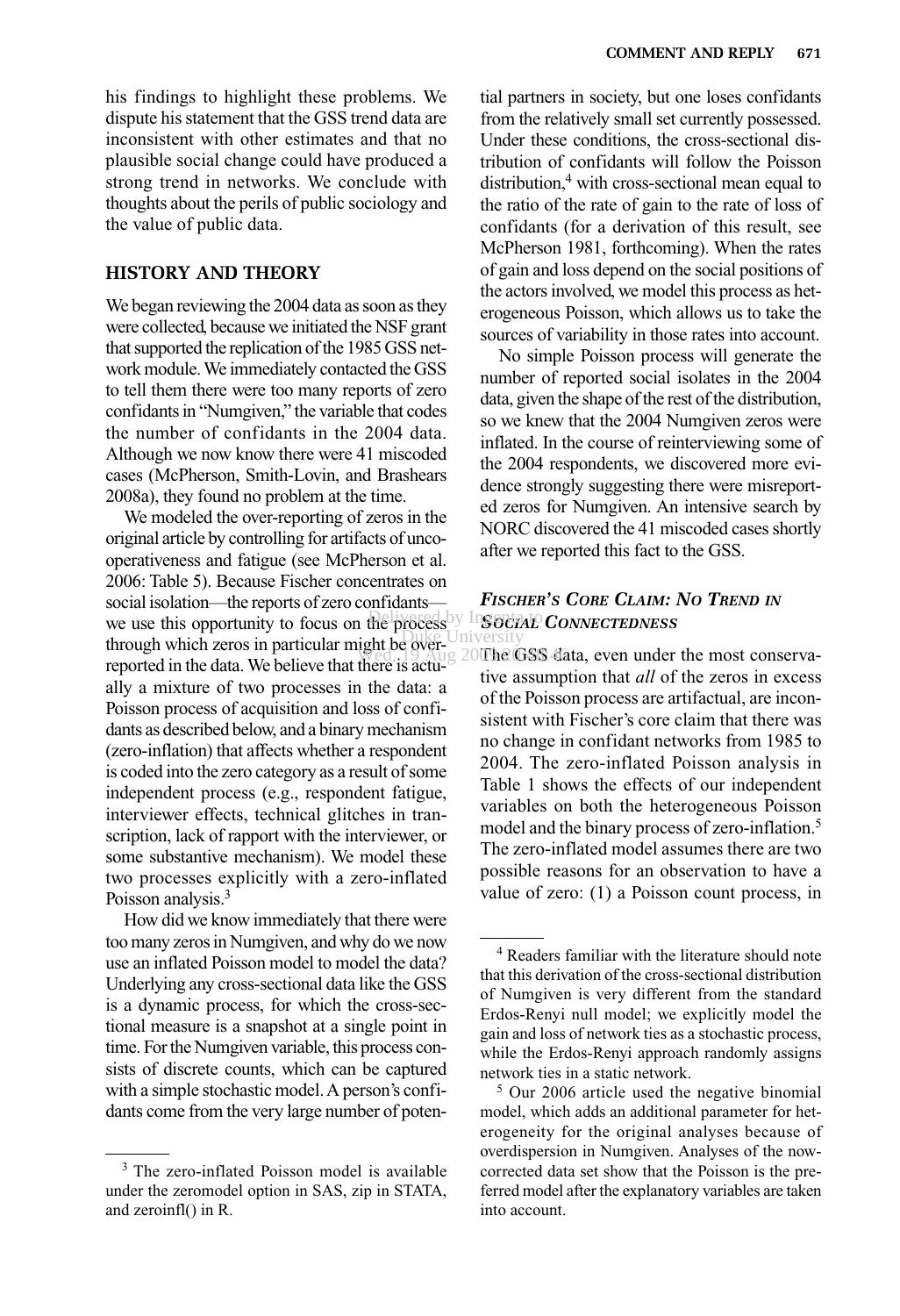which parameters govern all of the values of the variable and (2) a binomial process, in which parameters govern an additional probability of the zero category versus all else. The parameters of both processes are estimated simultaneously, so that each process acknowledges the effects of the other. The predictors for the binomial process model the probability that a case will be an "inflated" zero, taking into account how many zeros there "should" be according to the entire Poisson distribution of Numgiven, while the Poisson estimates take the zero inflation process into account.

Table 1 presents an analysis that adjusts for zero-inflation in both 1985 and 2004. The change in Numgiven from 1985 to 2004 is documented by the Wave coefficient in the second panel of Table 1, which models the dependence of mean Numgiven on our independent variables. The highly significant negative coefficient for Wave  $(1 = 2004)$  implies a mean decrease from 1985 to 2004 in Numgiven of around one confidant, on average, taking into account the excess zeros, the known threats to validity, and the substantive effects of sociodemographic variables. Figure 1 shows the estimated mean difference in Numgiven between 1985 and 2004 plotted across years of education.

This (unavoidably busy) figure contains a wealth of information. Each of the 2,957 respondents is indicated by either a larger square (1985) or a smaller dot (2004); the fitted mean Numgiven is the solid line for 1985 and the dashed line for 2004. The points have been jit-

**Table 1.** Zero-Inflated Poisson Model of the Number of Confidants (Numgiven) (using weighted data from the 1985 and 2004 General Social Surveys)

| Independent Variable                                         | Coefficient                                        | Standard Error | Significance |
|--------------------------------------------------------------|----------------------------------------------------|----------------|--------------|
| Zero-Inflation Model Coefficients (binomial with logit link) |                                                    |                |              |
| Constant                                                     | $\mathbb{B}^3$ ered by Ingenta to                  | .67            | .000         |
| Wave $(1 = 2004)$                                            | 2.09 Duke University                               | .37            | .000         |
| Cooperative <sup>a</sup>                                     | Wed <sup>419</sup> Aug 2009 20:48:46 <sup>41</sup> |                | .411         |
| Restless/impatient <sup>a</sup>                              | 1.94                                               | .37            | .000         |
| Hostile <sup>a</sup>                                         | 2.27                                               | 1.62           | .162         |
| Number of missing                                            | .50                                                | .13            | .000         |
| Years of education                                           | $-.05$                                             | .03            | .136         |
| Female                                                       | $-.19$                                             | .21            | .371         |
| Age                                                          | .01                                                | .01            | .003         |
| Married                                                      | $-.44$                                             | .22            | .045         |
| Black <sup>b</sup>                                           | 1.24                                               | .24            | .000         |
| Other race b                                                 | .13                                                | .50            | .796         |
| Count Model Coefficients (Poisson with log link)             |                                                    |                |              |
| Constant                                                     | .59                                                | .07            | .000         |
| Wave $(1 = 2004)$                                            | $-.30$                                             | .03            | .000         |
| Cooperative <sup>a</sup>                                     | $-.19$                                             | .04            | .000         |
| Restless/impatient <sup>a</sup>                              | $-.21$                                             | .10            | .042         |
| Hostile <sup>a</sup>                                         | $-.48$                                             | .36            | .182         |
| Number of missing                                            | $-.11$                                             | .04            | .006         |
| Years of education                                           | .05                                                | .00            | .000         |
| Female                                                       | .05                                                | .03            | .045         |
| Age                                                          | $-.00$                                             | .00.           | .014         |
| Married                                                      | $-.02$                                             | .03            | .494         |
| Black b                                                      | $-.11$                                             | .05            | .024         |
| Other race b                                                 | $-.22$                                             | .06            | .001         |
| Log-likelihood: -5.37e+03 on 2 Degrees of Freedom            |                                                    |                |              |

*Note:* We suppress statistical interactions between Wave and Education and Wave and Age for clarity in this table, but we take them into account in detailed analyses where appropriate.

<sup>a</sup> Relative to respondent coded "friendly and interested" by the interviewer.

**b** Relative to white respondents.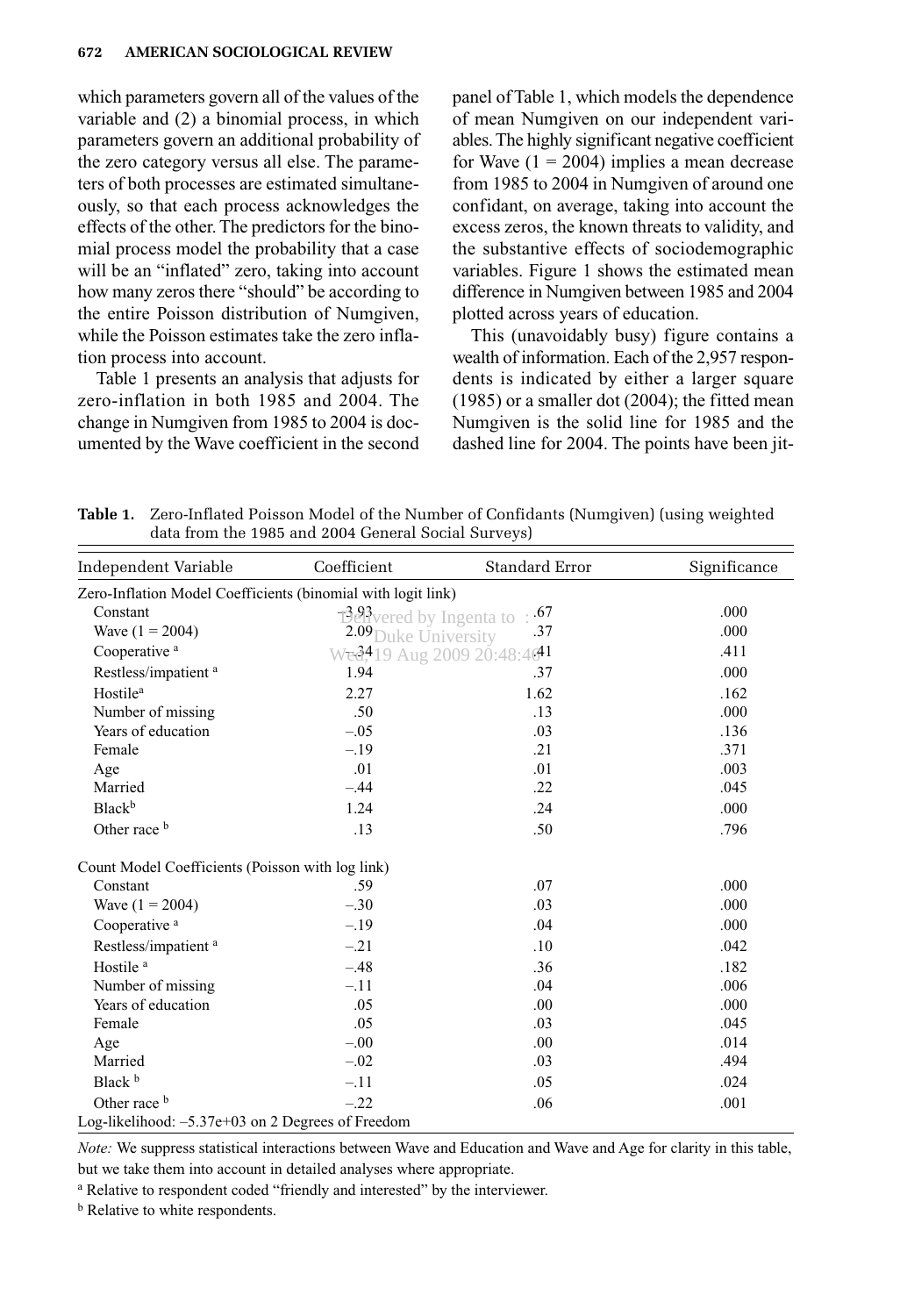



*Legend:* Squares indicate 1985 respondents, dots indicate 2004 respondents. The solid line is fitted mean for 1985, the dashed line is fitted mean for 2004.

*Source:* General Social Survey.

*Note:* Fitted means from zero-inflated Poisson regression model controls for presence of inflated zeros, fatigue, cooperation, age, gender, marital status, and race, as in Table 1.

tered to reveal their density in the scattergram. We first point out the need for humility in interpreting our model (and by implication, any summary of the data in the form of simple cross-tabulations); clearly, there is a great deal of variation in the data not explained by the model. However, close inspection reveals an unambiguous tendency for the 2004 values of Numgiven to inhabit the lower range, while the 1985 values are higher, on average. Note, for instance, the sparseness of 2004 observations in the upper-left quadrant in comparison with the lower-right quadrant. This impression is aptly summarized by the fitted curves for mean Numgiven, which are strongly different for 1985 and 2004 ( $p < .000001$ ). It is important to remember that the fitted curves are adjusted for the fact that there are more inflated zeros in 2004 than in 1985 (see below), and for all the variables described in Table 1.

Our best model for Numgiven, controlling for the threats to validity posed by fatigue and cooperation; the known sources of variation due to years of education, age, marital status, and race; and taking into account the inflated number of zeros in the 1985 and 2004 data, shows a substantively and statistically significant difference between 1985 and 2004 in the GSS data.

As the table and figure conclusively show, the differences between 2004 and 1985 are extremely unlikely (less than one chance in a trillion) to have been due to sampling error, since the fitted means of network size are very different, taking into account all the available control variables. The trend is significant, even under the most conservative assumption that none of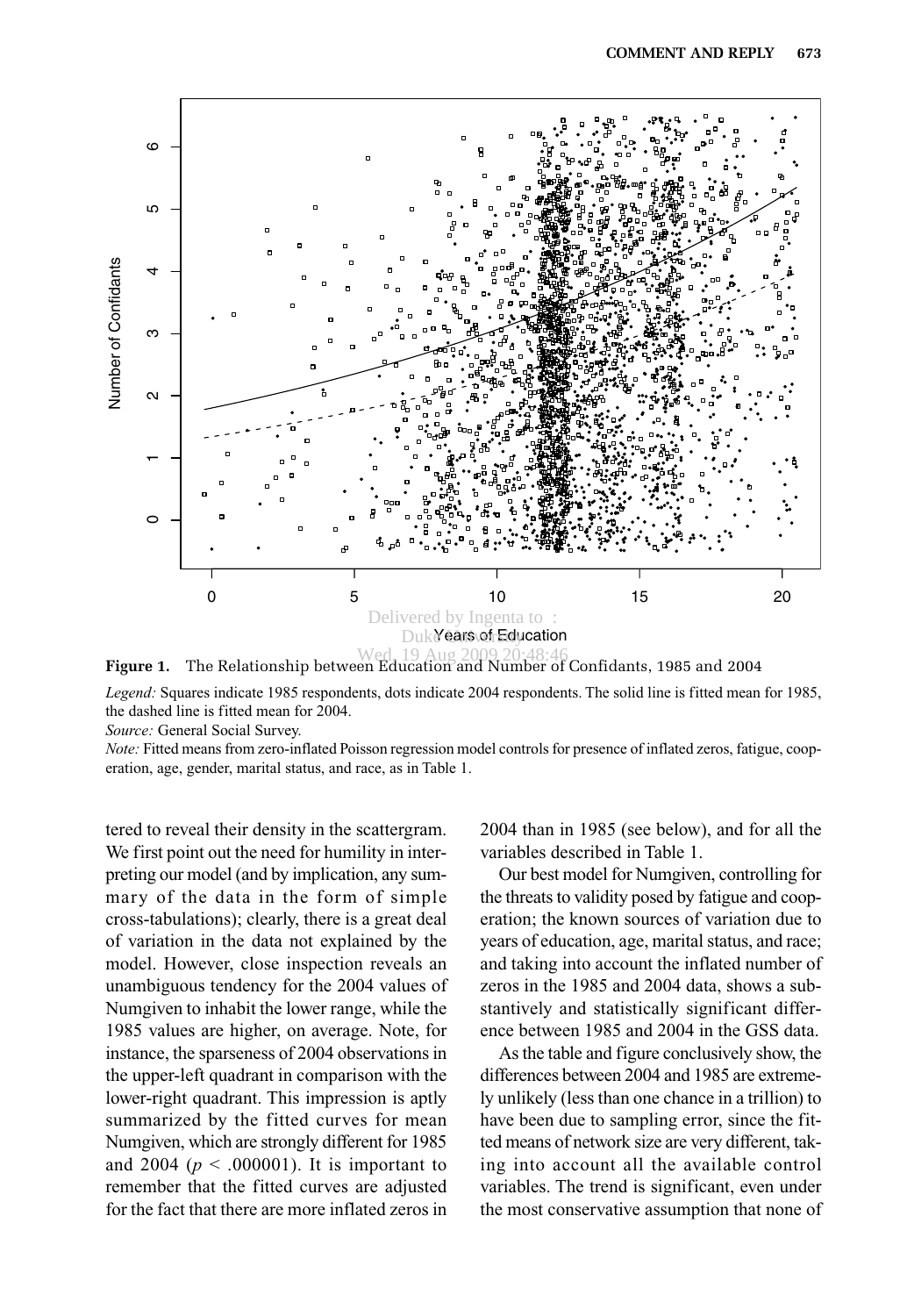the reported social isolation in excess of the Poisson process of gain and loss is substantively meaningful.

Our analysis rules out Fischer's (2009) simulated random mechanism, since the excess zeros in 2004 are not sufficient to have produced the 1985 to 2004 difference. In fact, one can easily demonstrate that there are major differences between 1985 and 2004 in Numgiven by simply throwing out all the zeros for both years. (One can either do this literally, or model it with zero-truncated count analysis. Both approaches lead one to conclude that there are substantial differences in Numgiven between 1985 and 2004 whether or not there are too many zeros.) If the 1985 to 2004 change were due to a process in which some positive counts were randomly coded as zero, as Fischer suggests, then ignoring the zeros would destroy the mean difference in number of confidants from 1985 to 2004. Since that mean difference remains great after eliminating the zeros, it is clear that the data show strong evidence for change.

As we repeatedly point out in the original As we repeatedly point out in the equal  $\frac{1}{2}$  in the number of milated zeros in each year, we use article, we are unable to find any combination  $\frac{1}{2}$  in  $\frac{1}{2}$  informal Bayesian approach to the posteriof variables that destroy the difference betweeng 2009 distribution of Numgiven (cf. Gelman and 1985 and 2004 in the number of confidants (McPherson et al. 2006:367–71). We are forced to conclude that the data show a decline in social connectedness from 1985 to 2004. As Fischer's many cross-tabulations and our original Table 5 reveal, this decline does not depend on any variable that either he or we have been able to discover in the available data. nationUniversity

Fischer suggests (as does our original abstract) that there are too many zeros in the 2004 data. We show below that this is almost certainly true. He ignores the possibility of inflated zeros in 1985; we correct this omission. He posits a purely random mechanism for the inflation of zeros, but we show that his random mechanism can easily be ruled out.

#### **TOO MANY ZEROS?**

The coefficient for Wave, the dummy variable representing the change in inflated zeros from 1985 to 2004, appears in the second row of the first panel of Table 1. This significant positive coefficient implies that there are more inflated zeros in 2004 than in 1985. Because this coefficient is a logistic regression estimate, the value

of 2.09 implies that the odds of an inflated zero in 2004 (i.e., a zero in excess of the Poisson-predicted zeros) are more than seven times the odds of such an event in 1985. This estimate takes into account both the main effects of the independent variables from our original Table 5 on the Poisson process, and the effects of those variables on the probability of zero inflation.

Using the results of Table 1, we can go much further than asserting that there are inflated zeros in 2004. We can (1) estimate the effects of known threats to the validity of the items due to fatigue and non-cooperation on the probability of inflated zeros, (2) estimate the effects of known substantively relevant variables such as age, marriage, and education on the probability of inflated zeros, (3) estimate the number and proportion of such zeros in both 1985 and 2004, taking into account the above effects, and (4) describe the characteristics of individuals who are likely to be coded as inflated zeros. We take on the last two of these tasks first.

Although there are several ways to estimate the number of inflated zeros in each year, we use Hill 2006). We estimate that there are 42 excess zeros in 1985 (with a 95 percent credible interval from 17 to 76), and 208 excess zeros in 2004 (95 percent interval from 171 to 244). Our preferred model thus projects that the 2004 data have roughly 166 more inappropriate zeros than the 1985 data, with a very high degree of confidence that 2004 has more than 1985. Put qualitatively, we are pretty sure that there are inflated zeros in both 1985 and 2004, and we are pretty sure that there are more in 2004 than in 1985, but the best estimate for the number of such zeros has a substantial amount of uncertainty.

The awareness of this uncertainty is one reason to be skeptical of Fischer's claim that no change has occurred, based on his strong assumption that there are exactly 200 randomly generated excess zeros in 2004 and exactly none in 1985. Taking the most conservative estimates of non-inflated zeros at face value, we would still be left with roughly a 70 percent increase in social isolation from 1985 to 2004. In 1985 there are 136 reported zeros, of which we estimate 42 are inflated, leaving 92 out of 1,531 cases for a proportion isolated of .06. In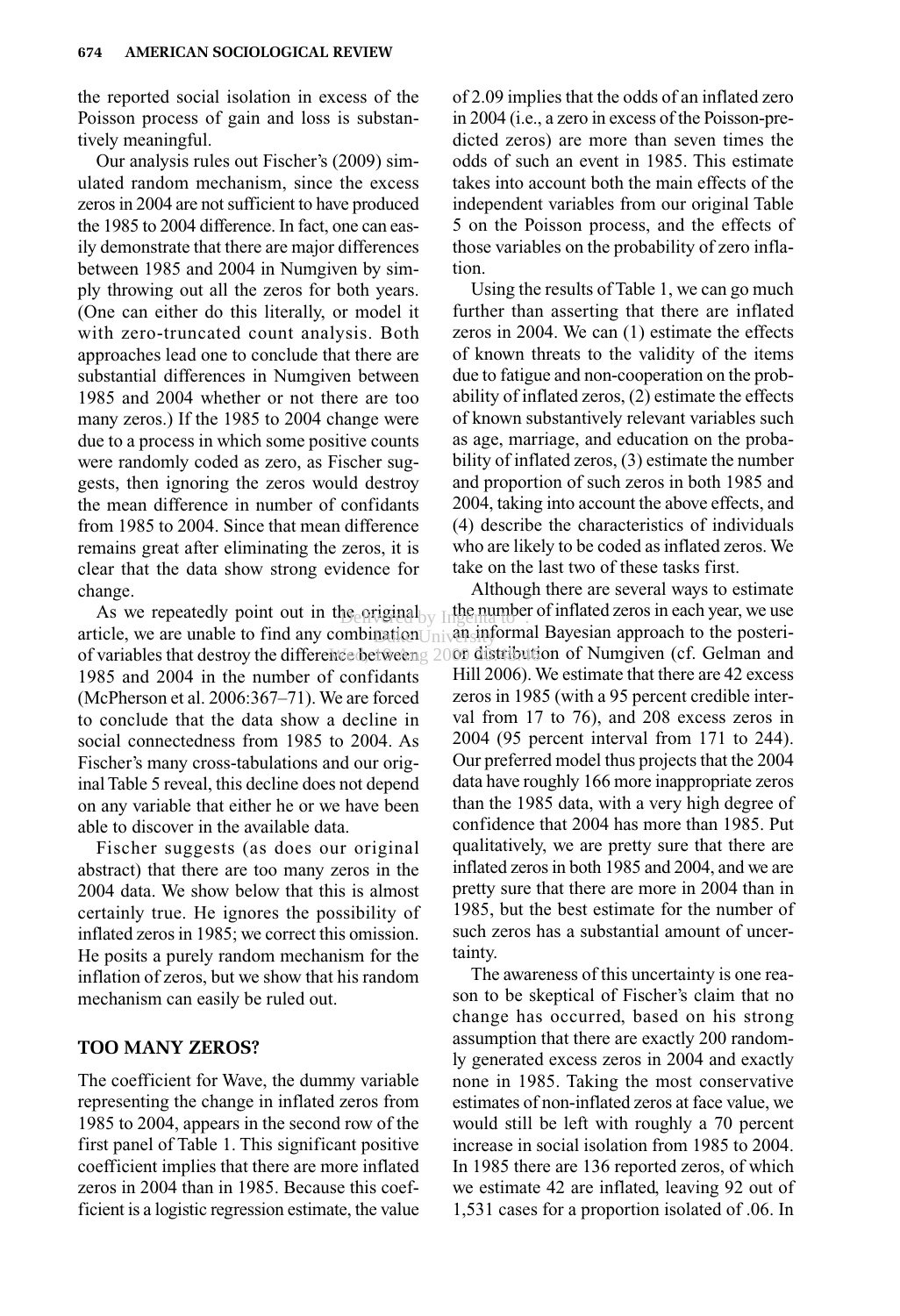2004 there are 356 reported zeros, of which we estimate 208 are inflated, leaving 148 isolates out of 1,428 respondents, for a proportion isolated of .10. The ratio of .10 to .6 is 1.7, suggesting a 70 percent increase in non-inflated zeros. Once again, we need to emphasize that we are removing the influence of *all* inflated zeros from this comparison, leading to an extremely conservative estimate of the increase in social isolation.6

There are many other reasons to be skeptical of Fischer's analysis. Turning again to Table 1, we see that the excess zeros, rather than being randomly distributed across social categories, as Fischer asserts, are systematically related to our measures of cooperativeness, fatigue, age, marital status, and race. Black respondents appear to have more inflated zero responses than do whites, as do older respondents, those with missing items preceding the Numgiven item, and those rated less cooperative by the interviewer. Married respondents are marginally less likely to give an inflated answer of zero. While it is beyond the scope of this note, it is  $\frac{1}{2}$  if  $\frac{1}{2}$  is  $\frac{1}{2}$  if  $\frac{1}{2}$  is  $\frac{1}{2}$  if  $\frac{1}{2}$  is  $\frac{1}{2}$  if  $\frac{1}{2}$  is  $\frac{1}{2}$  if  $\frac{1}{2}$  is  $\frac{1}{2}$  if  $\frac{1}{2}$  is  $\frac{1}{2}$  if  $\frac$ possible to use the predicted probability of  $\chi$  and  $\chi$  10  $\frac{1}{2}$  and  $\chi$ inflation for each respondent to search for coding problems or other patterns of inflation (e.g., subtle uncooperativeness or satisficing) in the data.

To sharpen the issues of agreement and disagreement with Fischer to this point, we agree that there are too many zeros in the 2004 data (as our original abstract says), we disagree that we should assume there were no such cases in 1985, and we disagree that a simulation assuming purely random error is the way to approach this question. We argue for a model-based approach to assess the substantive and artifactual variables that influence both social connectedness and potentially inflated reports of social isolation. Fischer's cross-tabulations ignore variables that we know influence reports of Numgiven, resulting in omitted variable bias. We now turn to these problems in more detail.

#### <sup>6</sup> A roughly comparable comparison derived from our original Table 5, column 3, produces .04 isolated in 1985 and .13 in 2004.

# **ARTIFACTS IN THE DATA**

The coefficients for our fatigue variable (Number of Missing Values) and the cooperativeness dummy variables of Cooperative, Restless/Impatient, and Hostile (compared with Friendly/Interested) in our original Table 5 display major effects of these threats to validity that must be taken into account. These effects' very large size means that any analysis that excludes them will lead to biased and inconsistent results. Cross-tabulations such as those by Fischer, which produce estimates of the percent isolated not taking these artifacts into account, will be misleading because omitted variables will confound the analysis. The Missing Values variable (the count of the number of missing items on the 10 questions preceding the Numgiven variable) has a highly significant coefficient of .372 in our original Table 5, which means that the odds of reporting social isolation increase roughly 50 percent for each additional missing item in the preceding 10 items  $(exp(.372) =$ 1.5). Because the observed range of this variable is 0 to 10, one only has to exponentiate 3.72  $\frac{1}{2}$  Delivered by Ingmittimes .372) to see that the odds for reporting social isolation for someone with 10 missing items are more than 40 times the odds for someone with no missing items. Of course, there are few cases with many missing preceding items, but an approach that relies on simple cross-tabulation will not be able to tell where those extreme cases will be in the high dimensional multivariate space created by considering many independent variables simultaneously.7 Because many of Fischer's results involve a very small number of cases (see our discussion below), large percentage shifts will occur with small changes in the independent variables.

> Another way of illustrating the artifacts uncovered in our original article is to compare the fitted probabilities of social isolation for a typical case with no missing items to one with 10 missing items, as in Figure 2. The bottom two curves show the results of our original Table 5 for a representative individual with no missing items (2004 and 1985); the top two curves show the results for such a person with 10 missing

<sup>7</sup> About 10 percent of the respondents have one or more missing items. The means of the Missing Values variable are .077 for 1985 and .223 for 2004.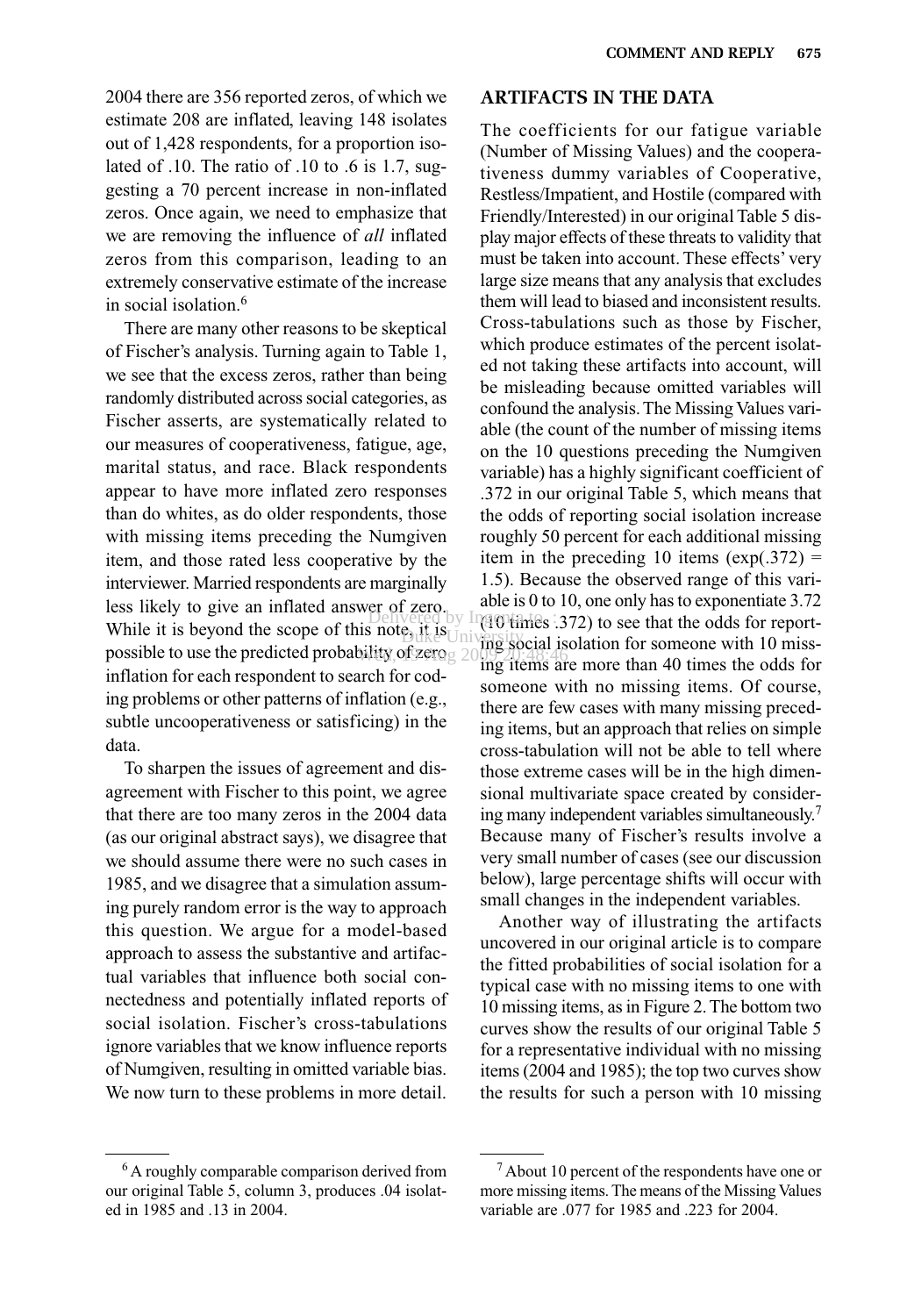

**Figure 2.** Fitted Probability of Social Isolation from Model IV (2006 Article)

items. The effects of the fatigue variable alone  $\bigcup_{\text{init}}$  FISC could have changed the apparent Mamount  $\text{Adg 2009-20:48:46}$ social isolation in some of Fischer's cross-tabulations by over 80 percent. Our original analysis takes this striking artifact into account, while Fischer's does not. (The Missing Values variable we used in the 2006 article to represent fatigue was highly predictive of the subsequently discovered 41 miscoded cases. This fact is why our corrected tables published in the December issue of *ASR* [McPherson et al. 2008a] show so little change in our parameter estimates of the 1985 to 2004 change.)

In summary, Fischer's claim that we do not identify artifacts in the GSS data is based on a profound misunderstanding of the results in our original Table 5. The essence of our disagreement is whether or not to take into account the omitted variable bias due to the artifacts that we demonstrated in Table 5. As Figure 2 demonstrates, these effects alone could easily have caused the observed differences in reported social isolation from 1985 to 2004. But as the bottom panel of Table 1 shows, *they did not.*

# **FRA**<br> **EXAMPLE ISCHER'S "ANOMALIES"** *RELATIONSHIPS TO OTHER SOCIATION MEASURES*

Fischer's first table, showing the proportion of people who report zero confidants in 1985, 1987, and 2004, seems to show that 1987 is not consistent with the trend downward in confidants. We avoid extensive analysis of the 1987 data because scholars generally agree that these data are not comparable: the 1987 question was somewhat different, and it is clear that the fact that further information on only three alters was collected influenced interviewers'motivation to probe for more alters.8 The mean values of Numgiven in 1985, 1987, and 2004 (3.03, 2.56, and 2.12, respectively), however, clearly illustrate our general point that one must pay attention to all of the data, not just a single cell or contrast. While the proportion responding zero in 1987 is small, the mean value of Numgiven for 1987 is even closer to the 2004 value than a simple linear trend would suggest.

<sup>8</sup> An extensive analysis by Bruce Straits (personal communication) confirms this fact.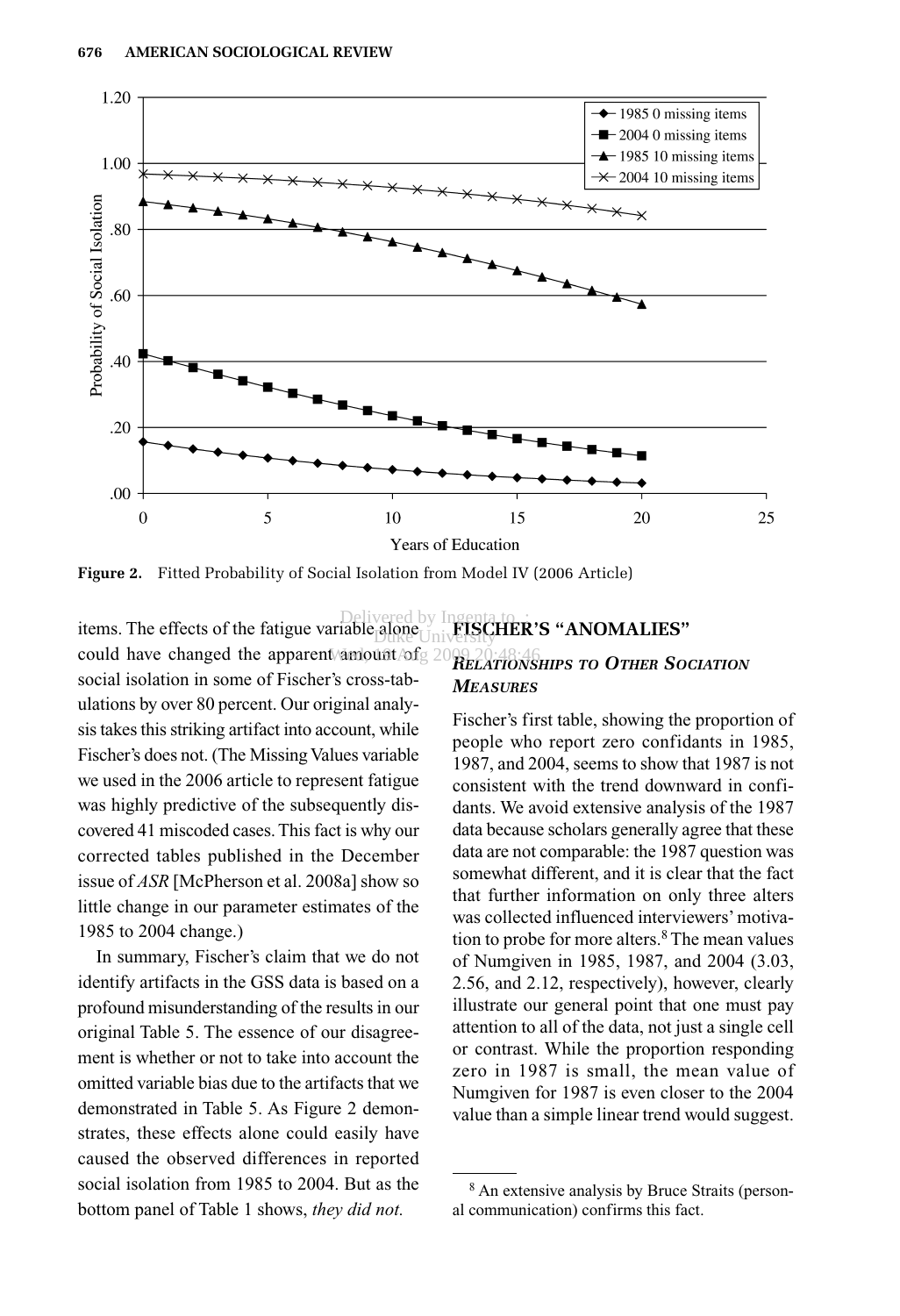In an analysis of convergent validity, Fischer relates Numgiven to other social contact variables. He finds instances in which Numgiven and other social contact variables have patterns that seem implausible to him. We point out that these other measures are of very different types of social contact. We know that the GSS question about discussing important matters in the past six months does not capture all kinds of social contacts. Instead, it tends to elicit extremely close ties (Bailey and Marsden 1999). One may discuss important matters with a 4-year-old child or an investment banker, but such contacts are seldom included in response to the Numgiven question. Instead, GSS respondents tend to mention confidants with whom they interact frequently, whom they have known for long periods of time, with whom they disclose much, and whose opinion they respect.

The other measures of sociation that Fischer uses to establish (lack of) convergent validity are quite different from Numgiven. The question about social contact (Numcntnt: "Not counting people at work or family at home, about how many other friends or relatives do you keep in contact with at least once a year?") occurred in the context of a long module about the use of g 20 relationships between social isolation, marital Internet technology that would prime a cognitive search for people with whom one had contact over that technology. The period of "at least once a year" is broader than "in the last six months" (used in Numgiven). Numcntnt has a range of up to 500, a mean of 27.9, a standard deviation of 43.3, and significant clumping at 10, 20, 50, and the 100's. Clearly, respondents are estimating rather than thinking of specific alters (as they are required to do in Numgiven). med.inUniversery

Another measure of sociation Fischer uses is the sum of yes/no answers to a list of 16 types of voluntary associations (Memnum). This is even less similar to Numgiven: people report memberships in groups that never meet face-toface or in which they have no close ties.<sup>9</sup> Contrary to Fischer's assertions, the other sociation measures have very similar relationships

with Numgiven in 1985/1987 and 2004. The Pearson's correlation of contacts (Numcntnt, logged to reduce the effects of outliers) and confidants (Numgiven) in 2004 is .17 (*p* < .001). The correlation between number of voluntary association membership types (Memnum) and confidants (Numgiven) is .23 in 2004, almost identical to the .22 relationship in 1987 (both *p*  $< 0.001$ ).

Obviously, firmer statements about measurement of sociation and networks require more data. We can be fairly certain, however, that (1) all of these variables have measurement error in them, (2) they measure different types of social activity, and (3) the number of confidants in 1985 and 2004 is significantly related to other measures of sociation. There is no indication that 2004 Numgiven is less related to other measures of sociation than are relationships among other similar variables in other years or other data sets.

## **MARRIAGE AND EDUCATION: HOW CAN THESE PEOPLE BE ISOLATED?**

pursent in Ingenta to :<br>pecurred in Iniverseder spends significant effort discussing the status, and education (his Tables 5, 6, and 7). We believe that his analysis of education is a good illustration of the pitfalls of tabular analysis of bivariate relationships. Fischer focuses on one cell of his Table 5, the respondents with postgraduate degrees. We apply our zero-inflated Poisson model (Table 1) to predict zero inflation in that cell. Given a married, friendly/interested, male respondent with 18 years of education and no missing values on preceding variables, our model generates predicted values of 2 percent inflation of zero responses in 1985 and 29 percent inflation of values in 2004. Fischer is surprised that there are so many zeros in this latter cell. Our model not only explains why there are so many zeros here but adjusts for this effect in the other estimates in the model.

> To illustrate this fact, consider that the fitted mean number of confidants for these highly educated respondents, after the fatigue artifacts and the overinflation of zeros are taken into account, is 4.4 in 1985 and 3.2 in 2004. There is thus a strong trend downward in the number of confidants for the individuals in those cells, even though the marginal numbers studied by Fischer seem confusing to him. Our models

<sup>9</sup> Some dynamic evidence for the relationship between Numgiven and Memnum variables appears in McPherson, Popielarz, and Drobnic (1992), which finds that weaker confidant ties are more predictive of changes in memberships than are the very strongest ties.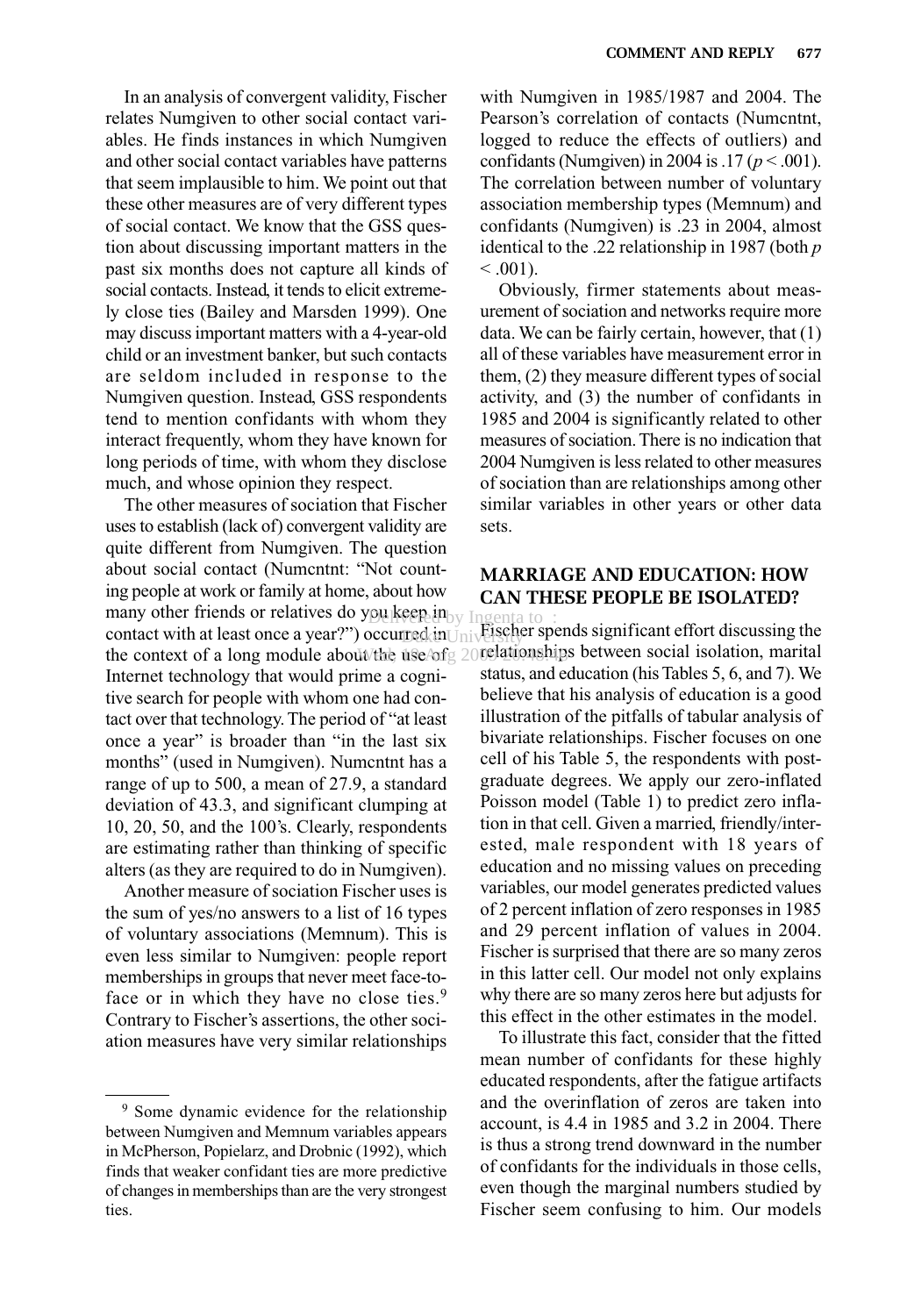and Fischer's tables both reinforce the main point of our 2006 article: the trend across these two time points (1985 and 2004) is significant and applies to the major subgroups that we use to divide the population.

Fischer's analysis of marital status (his Tables 6 and 7) shows the same problems of focusing on single cells of a table, rather than controlling for other features that might have changed during the period, and using statistical tests to tell whether the patterns are chance variations or statistically significant. Fischer (2009:663) claims that "the differences among marital categories essentially wash out in 2004." He is arguing here that there is a statistical interaction such that marital status has an effect in 1985 but not in 2004. In fact, a zero-inflated Poisson analysis with just the two independent variables Marital Status and Wave *does*show an interaction effect between these two variables in their effect on Numgiven. When we control for the other variables of our original Table 5, however, this statistical interaction is not significant. Once again, a model that takes multivariate effects into account leads to substantively different conclusions. Delivered by Ingemed the

Fischer stresses in his comment are based on a very small number of cases, a fact that is largely hidden because he reports percentages without reporting the corresponding numbers of respondents. For example, the 15-fold increase in the postgraduate respondents who gave no names in Fischer's Table 5 is the result of a difference in 22 cases between 1985 and 2004, out of the 2,967 respondents who answered the question in those two years.<sup>10</sup>

We end our discussion of Fischer's analysis of marital status and confidants with two more subtle points. First, while the average number of confidants has decreased, even taking into account the inflated zeros, the relationships among variables have remained remarkably consistent. A careful examination of Fischer's Table 7 shows that among married respondents who named at least one confidant, the proportion who do *not* list a spouse is relatively stable

between 1985 and 2004 (27.8 and 25.3 percent, respectively). This pattern strongly suggests (as we demonstrate above in the zero-inflated Poisson model) that the inflation of zeros that we mention in our original abstract is the primary measurement issue in the data; the rest of the data structure remains similar. We make a similar point in our discussion of Tables 3 and 4 in our original article.

We also note that some of the distinctions  $g$  2006 the first person who came to mind. One of In an attempt to call all the 2004 data into question, Fischer (2009:664) argues that married respondents are "a category of people who were living with a confidant." The reader should note that all four of the authors here (including Fischer) are members of academic couples who work in the same department as their spouses. It is difficult for people like us to imagine not reporting a spouse as someone with whom we "discuss important matters." But notice that in Fischer's own Table 7, roughly a fourth of all married people who gave an answer other than zero in response to the Numgiven question did not name a spouse. Furthermore, 198 respondents in 1985 and 100 respondents in 2004 named their spouse only *after* first naming someone else as a confidant. Their spouse was the valuable things about representative survey data is that they help us transcend our egocentric view of the social structure created by strong homophily in social relations (McPherson, Smith-Lovin, and Cook 2001). Duke Univ**some**s

#### **SIMULATIONS AND IMPUTATIONS**

Rather than accept the 2004 data as evidence for change in network size, Fischer tries two more techniques to argue that his best estimate is that no change occurred in confidant networks between 1985 and 2004. First, he conducts simulations that randomly assign 20 percent of the 1985 cases to zero. Our zero-inflated Poisson analyses show that the inflated zeros are clearly not random ( $p < .00001$ ).

Fischer's second method of imputing data to explore the change in network size is more interesting (although reported only briefly in his footnote 16). He uses demographic variables and a set of questions about sociability (getting together with relatives, friends, and neighbors or going to a bar) to predict network size in 1985. He then substitutes the 2004 mean values on those variables into the prediction

<sup>10</sup> One graduate-educated person answered zero in 1985, and 23 did so in 2004 (weighted analysis). Two of those 23 respondents in 2004 were rated "restless and impatient" by their interviewers.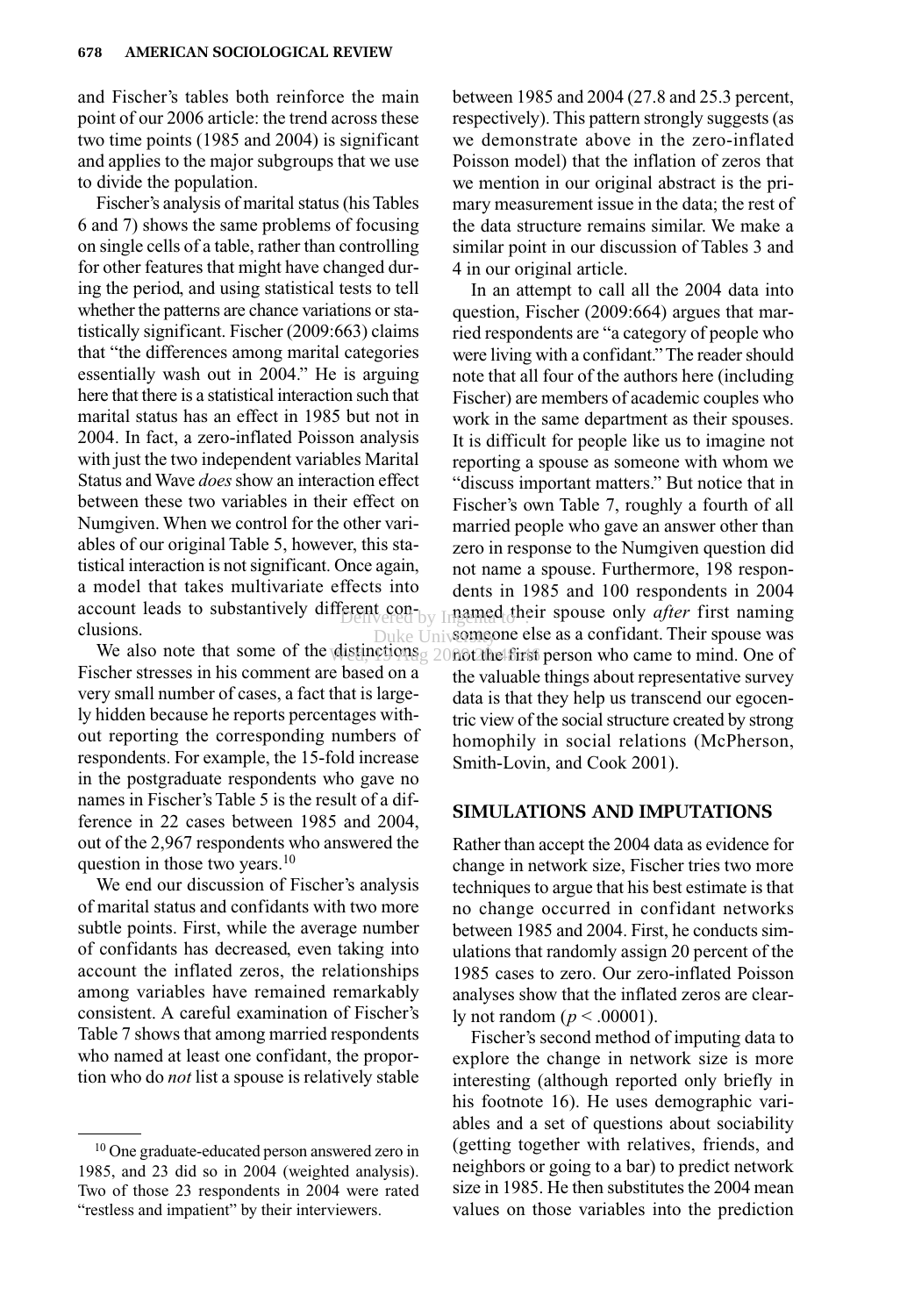equation to get an estimate of network size in 2004. The predicted mean for 2004 Numgiven using his imputation procedure is 3.2, which is actually higher than the observed 1985 mean of 3.06. Fischer's imputation looks plausible until one realizes that virtually all of the variance explained in his imputation equation comes from the demographic variables. Adding the sociability variables to the demographic variables in the 1985 equation only increases the explained variance by .01. Fischer's imputation equation essentially assumes no change in network size, other than that which can be explained by demographic shifts. His finding of no change in the imputations is therefore not surprising.

#### **OTHER EVIDENCE ON NETWORK TRENDS AND SOCIAL CHANGE**

Fischer ends his comment with the suggestion that our 2006 results are implausible because they are inconsistent with other studies and cannot be explained sociologically with other major social changes during the same time period. We address these claims very briefly. Elivered by Infact others

# *EVIDENCE FROM OTHER DATA*

The major work positing a trend in social connectedness is, of course, Putnam's *Bowling Alone* (2000). In reviewing that book, Fischer (2005:158) asked, "Have many forms of sociality declined since about 1970?" He concludes that "given the wealth of data in *Bowling Alone,* the burden of proof is on the critics [who claim there is no decline]." Putnam (2000) analyzed political, civic, and religious participation, as well as informal social connections both in and out of the workplace. He argues for downward movement in all of them. Several of his figures show the steepest declines after 1985: the league bowling of the title (p. 112), daily informal socializing activity (p. 108), going to friends' homes (p. 99), active organizational involvement (p. 60), and attending a public meeting on town or school affairs (p. 43).

#### *OTHER SOCIAL CHANGE, 1985 TO 2004*

Fischer (2009:659) argues that the social change our models describe is implausible because "no social factors that might even plausibly cause such isolation ... changed to any comparable degree in the same period." First, we remind the reader that our GSS variable measures only the closest of social ties. A subtle shift in the social structure toward a more extensive set of weaker ties could lead to a decline in closest confidants. Our people who report zero confidants are not totally isolated; they just lack these very strong ties. We briefly note below several social changes that occurred during this period that might have led to such a restructuring.

Since 1985, the Internet has come into vogue and been adopted (to some extent) by roughly two thirds of the U.S. population (Pew Research Center 2009). There is little reason to suppose that individual usage has strong effects on socializing (Robinson and Martin 2009), but one can imagine macro-level shifts in communication patterns as a result of such a sweeping technological change. Weaker ties might be fostered and maintained at a higher rate while strong ties are diffused, a pattern that Mayhew and Levinger (1976) suggested would occur with increasing system size. In a sense, the inexpensive ease with which we can now contact others without regard to physical distance Duke University Duke is the size of our personal social Wed, 19 Aug 2089sfems, but possibly at the cost of intimacy.

Evidence of other major social changes from 1985 to 2004 can be found in Fischer and Hout's *Century of Difference* (2006). They document growing inequality during this period, especially based on educational differences (Figure 6.4, p. 146). Family work hours rose as a result of women's employment (Figure 5.13, p. 125); college graduates are working longer hours now than in the mid-1980s (Figure 5.12, p. 123). The overall diversity of our society by race, religion, ethnicity, and nativity has increased. People are more likely to live alone (Figure 4.10, p. 84), with the change in the past two decades especially notable among the middleaged. We would not specifically argue for the causal impact of any one of these factors. We do think, however, that many important features of social life that are not well documented in the GSS changed between 1985 and 2004.

# **PUBLIC SOCIOLOGY AND PUBLIC DATA**

We have argued in this reply that parameter estimates (including percentages) that fail to model data appropriately will produce mis-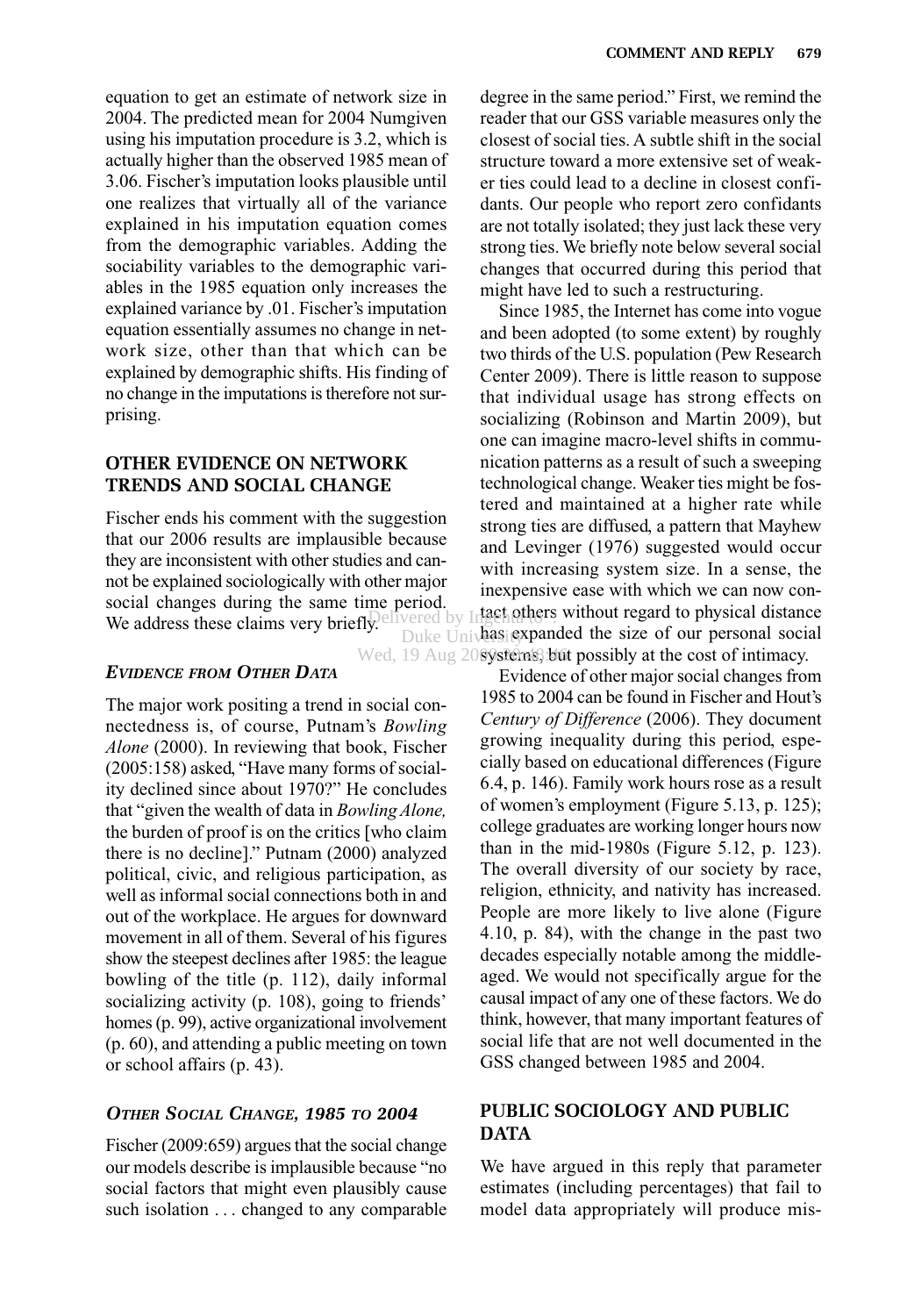leading results. Public sociology is particularly susceptible to this pitfall. In hindsight, it was not a good strategy to emphasize the raw mean number of confidants and the marginal proportions of social isolates in our original article. The 1985 to 2004 differences estimated by our models in Table 5 are much more meaningful numbers, although not as vivid.

Our 2006 article received a great deal of press attention when it was first published. It received more than 12,000 hits on Technorati (evidence of significant discussion on the Web) and the second author did hundreds of interviews with print and broadcast media. The media buzz seems to have focused the public's (and Fischer's) attention on the marginals rather than the model.

We compounded the issue by accepting an invitation from the editors of *Contexts*to furnish an abridged version of our findings for that journal, aimed at a larger audience. In that version, we presented several charts that emphasized easy-to-understand marginals (McPherson, Smith-Lovin, and Brashears 2008b). While the last two figures presented our  $\frac{1}{2}$  round of  $\alpha$ model-adjusted estimates, our text described  $\bigcup_{i=1}^{n}$  new a descriptive statistics that could have led readers  $2009, 20:48:46$ to an exaggerated conclusion. We would like to alert others to the perils of trying to (over)simplify complex phenomena; public sociology has both pitfalls and promise when isolated phrases from research articles in the *ASR* may appear on the front page of *USA Today.*

While the public attention to our results has given rise to the current controversy, the public nature of our data represents a clear advance in the scientific enterprise. By the time our paper was under review at the *American Sociological Review,* the data were already publicly available. Any reviewer or reader could download the data for free on the National Opinion Research Center's GSS Web site [\(http://www.](http://www.norc.org/GSS+Website/) [norc.org/GSS+Website/\)](http://www.norc.org/GSS+Website/) or do quick and easy analyses at the Survey Documentation & Analysis (SDA) Web site at Fischer's own institution (<http://sda.berkeley.edu/archive.htm>). Given the surprising nature of our findings, many researchers did analyze aspects of the data and began a conversation with us about the findings. Scholars can now debate evidence in real time while manuscripts are actually under review. We hope that the support of these large infrastructure data sources continues, because it fosters both the continuity of design that allows us to observe social trends and the open use of data to argue about evidence for those trends.

#### **CONCLUSIONS**

Fischer (2009:668) concludes his comment by saying that "the best estimate is that the 'true' percentage of 2004 respondents who were isolated was roughly the same—or perhaps less than the percentage in 1985/1987, somewhere under 10 percent." We categorically disagree that the data show no change. Neither we nor Fischer have been able to destroy the 1985 to 2004 difference without assuming it away. Even accounting for the inflated number of zeros in 2004, there is a major decline in Numgiven in the data. If the 1985 to 2004 difference is illusory, it is due to the effect of variables that we have not been able to discover in those data. We are working on a survey experiment in the GSS to study the effects of fatigue and context on the network item in 2010. We expect that the next round of data on Numgiven will offer some new answers, and some new puzzles.

*Miller McPherson is Professor of Sociology at Duke University and Professor Emeritus at the University of Arizona. His evolutionary model of affiliation, originally published in this journal, has been extended to the study of a broad range of social and cultural phenomena, including occupations, musical genres, and churches. Current projects include a test of his ecological theory with nationally representative data from the Niches and Networks project, funded by the Human and Social Dynamics Initiative at the National Science Foundation.*

*Lynn Smith-Lovin is Robert L. Wilson Professor of Arts and Sciences at Duke University. Her research examines the relationships among social association, identity, action, and emotion. Her current projects involve an NSF-funded experimental study of justice, identity, and emotion; NSF-funded research with Miller McPherson on an ecological theory of identity; and an Office of Naval Research funded study of affective impression formation in the Arabic language.*

*Matthew E. Brashears is an Assistant Professor of Sociology at Cornell University. He is interested in social networks, information transmission and transformation, social psychology, and gender. He has been published in the* American Sociological Review, Social Psychology Quarterly, *and* Social Science Research.